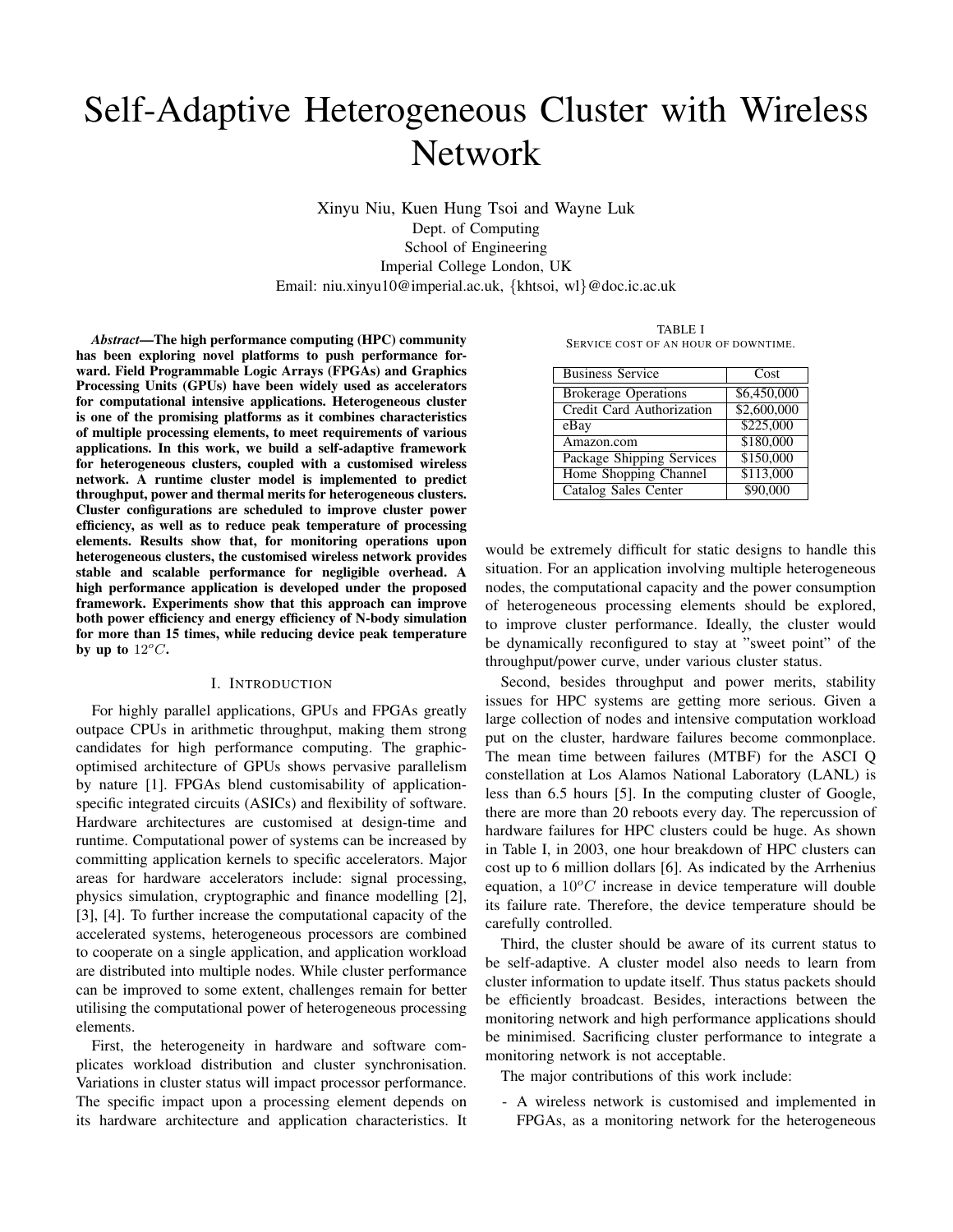cluster. Experiments show that the wireless network performance scales linearly, without impacting cluster performance.

- A runtime model is developed to predict cluster performance in power, throughput and temperature aspects. Based on this model, a scheduling algorithm is implemented to adapt cluster configurations to varying cluster status.
- A high performance application, N-body simulation, is developed to evaluate the framework efficiency. Selfadaptive support is integrated into the application. Experiment results show improvements in cluster performance.

The rest of the paper is organised as following: Section II reviews previous efforts in heterogeneous computing, monitoring network and prediction models. Section III presents the overview of the self-adaptive framework with hardware and software architectures. A monitoring network, a dynamic prediction model and a runtime scheduler cooperate to adapt cluster configurations to status variations in heterogeneous clusters. Section IV presents the customised wireless monitoring network. Section V presents the prediction model and its corresponding scheduling algorithm. Section VI presents experimental results and evaluates the proposed framework. Finally, Section VII draws the conclusion.

# II. RELATED WORK

FPGAs and GPUs as co-processors can offer significant performance improvements for high performance applications. FPGA-centric platforms have been widely developed, including Berkeley Emulation Engine 2 (BEE2) [7], Maxwell [8], Reconfigurable Computing cluster (RCC) [9] and Max station. The performance gain comes from dedicated communication network, customised memory access and fully pipelined data-paths. GPUs are preferred for high clock frequency and massive amount of floating point units available on the chip. Tokyo-tech Supercomputer and Ubiquitously Accessible Mass-storage Environment (TSUBAME) contains 170 NVIDIA Tesla C1070 cards, increasing throughput from 56.43 TFlops to 77.48 TFlops [10]. Heterogeneous nodes involving CPUs, GPUs and FPGAs have been reported recently. The Quadro Plex (QP) cluster [11] consists CPUs and GPUs for computing, and FPGAs for network operations. The Axel cluster [12] is the first heterogeneous cluster where CPUs, GPUs and FPGAs working concurrently for high performance computing.

Implementing an efficient and scalable monitoring network has always been a key challenge for the HPC community. In 2004, a distributed monitoring network called Ganglia was built in University of California, Berkeley [13]. Wired network resources are utilised to monitor the system status of CPUcentric clusters with small overhead. Recent developments in wireless sensor network (WSN) enable system operators to investigate the server room environment. The RACNet [14] is a wireless sensor network for CPU-based data centres. Temperature variations in server rooms are detected, and operations of cooling systems are adapted to reduce their power consumption. In 2009, a CPU status scheduler [15] was proposed for a CPU-based Beowulf cluster, to reduce the cluster peak temperature.

There have been various studies about optimizing and configuring applications under performance constraints. In 2008, an application-aware power model [16] was proposed. Based on voltage, frequency and parallelism of CPUs, the model predicts performance at runtime. The model parameters are obtained by empirical results. Energy and power saving is achieved by optimisation from the model. In 2009, a method [17] was proposed to trade-off the CPU performance and power consumption by moving threads between cores.

The research presented in this paper provides a self-adaptive platform to combine the monitoring network and the prediction model, for heterogeneous clusters. Previous works are extended to the field of heterogeneous computing. Reconfigurability of FPGAs is utilised to customise the wireless network. The characteristics of heterogeneous processing elements and high performance applications are tightly integrated into the runtime model. The aim of our works is to show, for heterogeneous clusters, runtime properties can be explored for better cooperation between the parallel devices.

## III. SELF-ADAPTIVE FRAMEWORK

# *A. Framework Architecture*

In a computing node of the heterogeneous cluster, there are three processing elements: an AMD Phenom Quad-Core CPU, an NVIDIA Tesla C1060 card and a Xilinx Virtex-5 LX330 FPGA hosted on an ADM-XRC-5t2 card [18]. All processing elements have their own local memory banks to accelerate local processing. Intra-node communication is supported by PCIe system bus on mother board. CPU-based Ethernet network is deployed in the cluster to execute inter-node communication. Another inter-node communication channel is the wireless network driven by FPGAs.

An appropriate software hierarchy is essential such that high performance applications and the monitoring network can cooperate properly in the heterogeneous cluster. As shown in Figure 1, high performance applications are running under message passing interface (MPI) framework. For computational intensive parts, parallel threads targeting at heterogeneous processing elements are instantiated under OpenMP extensions.

Implemented in FPGAs, network drivers are running in parallel with high performance applications. The network driver consists of a digital base-band, a Medium Access Control (MAC) layer and a network layer. Data interface and control units are developed to support data flow between CPUs, network drivers and peripheral circuits. On top of the network layer, an application layer is built in the CPU. Monitored information is processed at this layer. A scheduling algorithm is implemented to update model coefficients, and to schedule cluster configurations.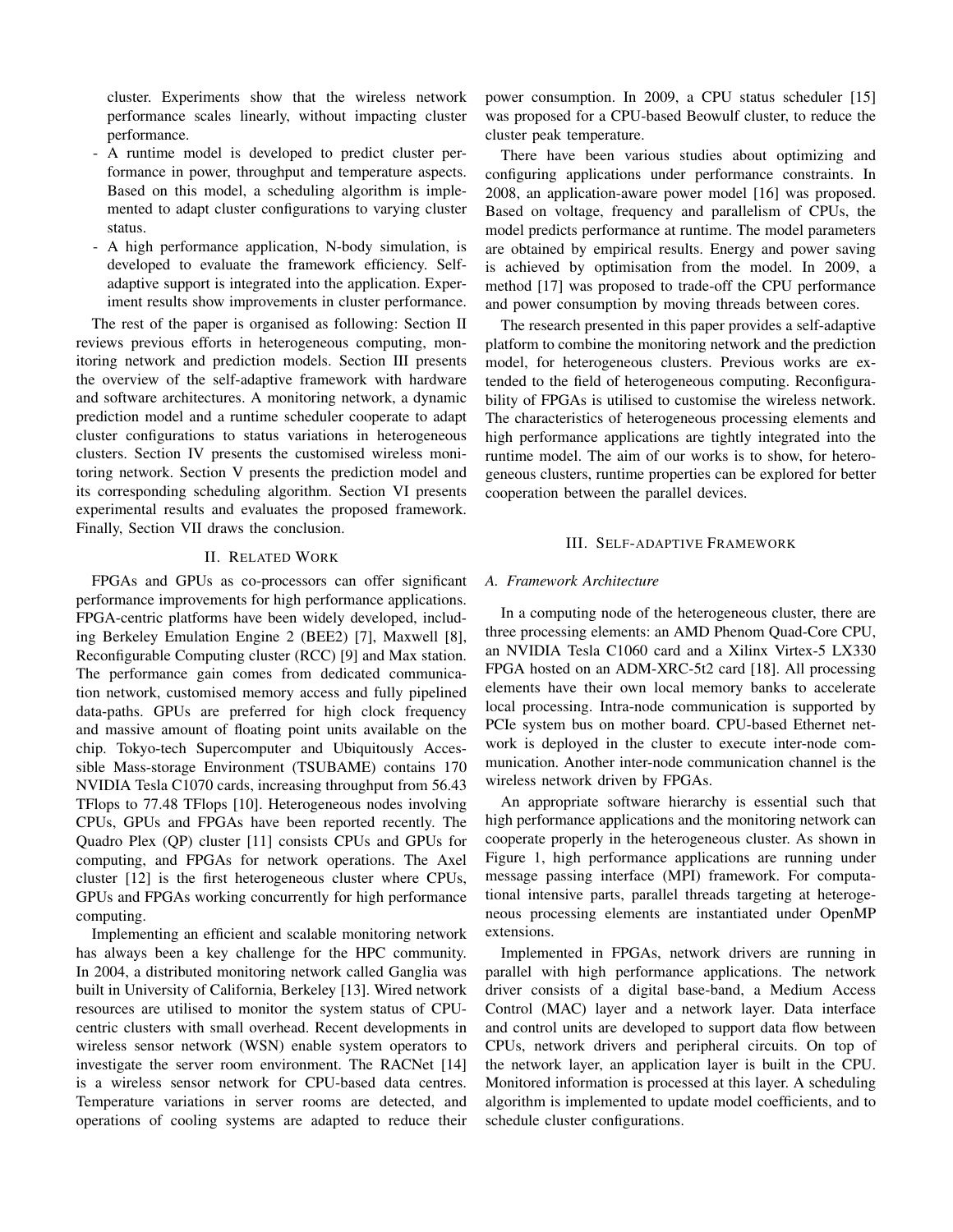

Fig. 1. Software architecture of proposed framework.

#### *B. Self-adaptive Computation*

As discussed in Section I, the heterogeneity in hardware architectures and varying cluster environment limits achievable cluster performance. The self-adaptive framework presented in this work is capable of adjusting cluster configurations during runtime, to cover the heterogeneity and to adapt to cluster status variations. The framework learns from impacts of current and previous configurations, and predicts cluster performance in the future. Workload distribution and device concurrency can then be dynamically scheduled to provide optimal cluster configurations under various situations.

The self-adaptive parts of the proposed framework include a monitoring network, a dynamic prediction model and a runtime scheduler. Hardware properties and application characteristics are extracted into the model. Based on information collected from the monitoring network, our runtime model adapts its coefficients to the varying environment. Model predictions enable the scheduler to dynamically reconfigure the heterogeneous cluster. In the meanwhile, model constraints will stabilise device temperature in a certain range. Further details of the monitoring network and the prediction model would be given in the sections that follow.

# IV. WIRELESS MONITORING NETWORK

To be self-adaptive, the framework should be aware of its application performance and hardware status. In our framework, device temperature, throughput and power consumption are gathered by a wireless monitoring network. The monitoring network should be light-weight and efficient to minimise the overhead for being self-aware. We refer overhead as resources consumed for collecting status data and impacts upon application performance. In terms of network performance, the implemented network needs to provide fine-grained monitoring upon cluster status variations. Monitoring resolution depends on the time step of scheduling operations. Since the cluster is

scheduled every application iteration, gathering cluster status at millisecond level can satisfy the monitoring resolution, and the network overhead is acceptable. Length of the payload data is 16 bytes, leaving the required bandwidth at around 1MHz. Additionally, the network must be scalable such that the proposed framework can be deployed to large-scale clusters.

In this work, we build a FPGA-driven wireless network for the proposed framework. The novel aspects of the network include: 1) Due to the broadcasting nature of wireless technology, the wireless network can be scalable for appropriate topology. For complex scenarios such as multiple applications running in cluster, various carrier frequencies can be instantiated to isolate the communication channels and to increase available bandwidth. 2) Driven by FPGAs, the implemented networking operations will run in parallel with high performance applications. Unlike CPUs and GPUs, there are always unoccupied resources in FPGAs. The wireless network can be customised to use these resources, eliminating resource conflicts between monitoring network and high performance applications. 3) Monitoring operations in heterogeneous clusters have specific requirements and preferences. The network layers can be customised for these to improve bandwidth efficiency and to reduce consumed resources.

The physical layer of wireless network is mainly implemented in an analogue front-end. Data packets are modulated and demodulated at the carrier frequency, which varies from 2400MHz to 2498MHz. Upper layers input parameters, control signals and packets into the front-end through a Serial Peripheral Interface Bus (SPI). Transmitter and receiver chains share an external antenna. The filter parameters are configured such that transmitter synthesisers and receiver synthesisers settle at the same frequency. This allows fast turnaround between transmitters and receivers. Temperature sensors attached to processing elements are thermistors. Power consumption of processing elements is measured with the current flowing into them. Magnetic current transformers are used as current sensors. Sensed information is sampled into the FPGA through an Analogue-to-Digital Converter (ADC). A SPI controller are implemented in the FPGA to communicate with the ADC. With the dedicated communication channel between FPGAs and peripheral circuits, the latency for sampling cluster status is reduced.



Fig. 2. Physical layer and digital base-band of proposed network.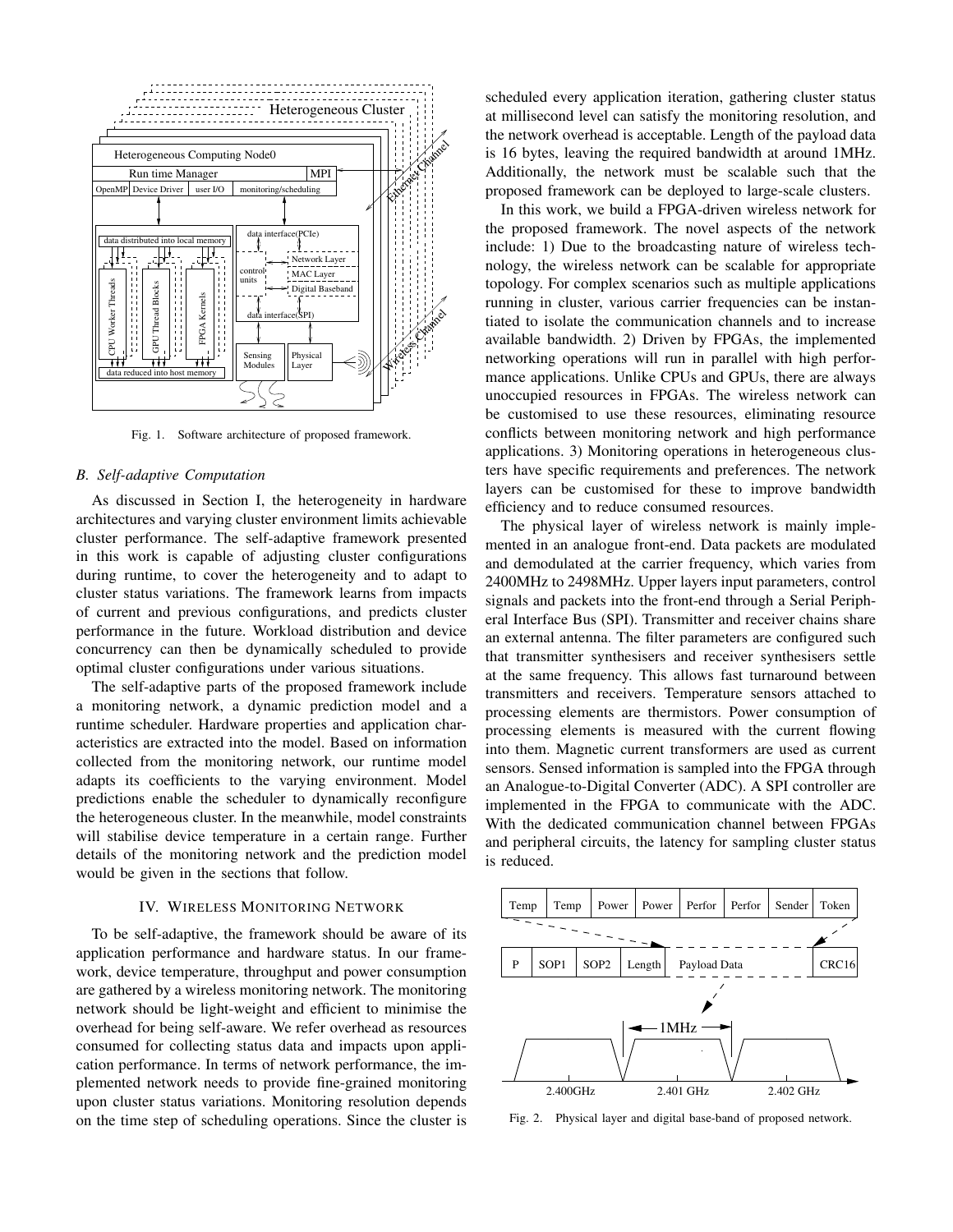At the digital base-band, application throughput is measured with digital counters. The measured throughput is combined with sampled device temperature and power consumption, to form payload data. The packet format is designed to provide high communication stability and high data efficiency. As shown in Figure 2, preambles, start of packet (SOP) and payload length are inserted in front of the payload data. The preamble is set as "10101010", a packet with such beginning will be listened. SOP is used to further verify the listened packet. The SOP is a 64-bit pseudo-noise code (PN code). Received SOP fields are correlated with data stored in the base-band. If the correlation is beyond a certain threshold, the received packet is confirmed as a valid packet. At the end of a packet, Cyclic Redundancy Check (CRC) is attached to validate contents of the received payload. Direct Sequence Spread Spectrum (DSSS) technique is used to improve the immunity to noise in the server room. As a consequence, bandwidth of the wireless network is reduced from 1Mbps to 250Kbps. Sampled packets are put into a First In, First Out (FIFO). When its MAC layer possesses control for the communication channel, the packets are transmitted by the front-end. Therefore, data sampling is isolated from network operations. Received date are decoded and fed into PCIe channels. A handshaking protocol is implemented to support data transfers between FPGAs and CPUs.



Fig. 3. MAC layer and network layer of proposed network.

At the MAC layer, an anti-collision algorithm is developed for medium access control. For a heterogeneous cluster, the communication order can be predefined for a given application. The purpose of our MAC layer is to share the wireless channel with minimal overhead. In other words, the latency introduced by the anti-collision algorithm should be minimised. A token ring topology is implemented for our monitoring network. As shown in Figure 2 and Figure 3, sender identification and token are attached at the end of the payload. If a head node is broadcasting control signals, it occupies the wireless channel until all information has been transmitted. In other scenarios, the sensor node possessing the token will transmit status of the sensed node. A new token is then generated for the following node indicated in the network membership list. By consuming and generating tokens one by one, cluster status can be gathered. This simple algorithm ensures that the medium access can be decided within several comparisons. The token ring topology enables the node information for all involved nodes to be circulated in the cluster, with a deterministic order.

On top of the MAC layer, a network layer is implemented to manage the network topology, network membership and network status during runtime. The token ring topology depends on a predefined membership to loop through all involved nodes. The initial network membership is synchronised with MPI configurations. During runtime, the membership list can be reconfigured to remove inactive nodes and to combine new nodes. Therefore, the network topology can be dynamically reconfigured. To ensure network stability, network status is monitored at the network layer. Network status for a sensor node includes initialising, receiving, transmitting and finalising. In certain cases, the token will be lost during transmission, and network status can be used to build a time-out mechanism. If a node takes too much time to receive a new token, the previous packet will be re-transmitted to restart communication. The network layer is running in parallel with the other three layers. Therefore, no additional latency is introduced.

# V. SCHEDULING MECHANISM

A runtime model is essential for our self-adaptive framework. With information collected from the wireless monitoring network, time-varying coefficients in the dynamic model are automatically updated. Application characteristics, hardware properties and runtime variations are combined into the model to generate proper predictions under current environment. Based on the predictions, a scheduling algorithm is developed to adapt cluster configurations to cluster status variations.

Previous works mainly focus on CPU-centric clusters, and system optimisation is achieved by tuning hardware parameters for a multi-stage application [16], [17]. In our work, application kernels are expanded onto heterogeneous computing. The optimisation issue is how to better utilise the heterogeneous resources in a single stage. Scheduling variables include parallelism  $p_{(i,j)}$  and workload ratio  $w_{(i,j)}$  for every processing element. We refer to each possible combination of  $p_{(i,j)}$  and  $w_{(i,j)}$  as a configuration. The label  $(i,j)$  indicates that it is the configuration for processing elements j of node i. It is assumed that there are N nodes involved in the application, and there are M processing elements in one node.

#### *A. Basic Prediction Model*

Throughput of a processing element  $(TH)$  depends on application characteristics, hardware architectures and current cluster status. Basic throughput prediction only considers static situations. Throughput is expressed as a linearised function. The heterogeneity in hardware architectures is covered by different model coefficients.

$$
TH_{(i,j)} = TH_{dy(i,j)} \cdot p_{(i,j)} + \epsilon_{(i,j,k)} \tag{1}
$$

 $TH_{dy}$  is the throughput when only one kernel is running in the specific processing element. It is the simplest scenario for a processing element, as memory hierarchy is dedicated to the single kernel, and no synchronisation is required for parallel threads. When parallelism  $p_{(i,j)}$  is increased, it will bring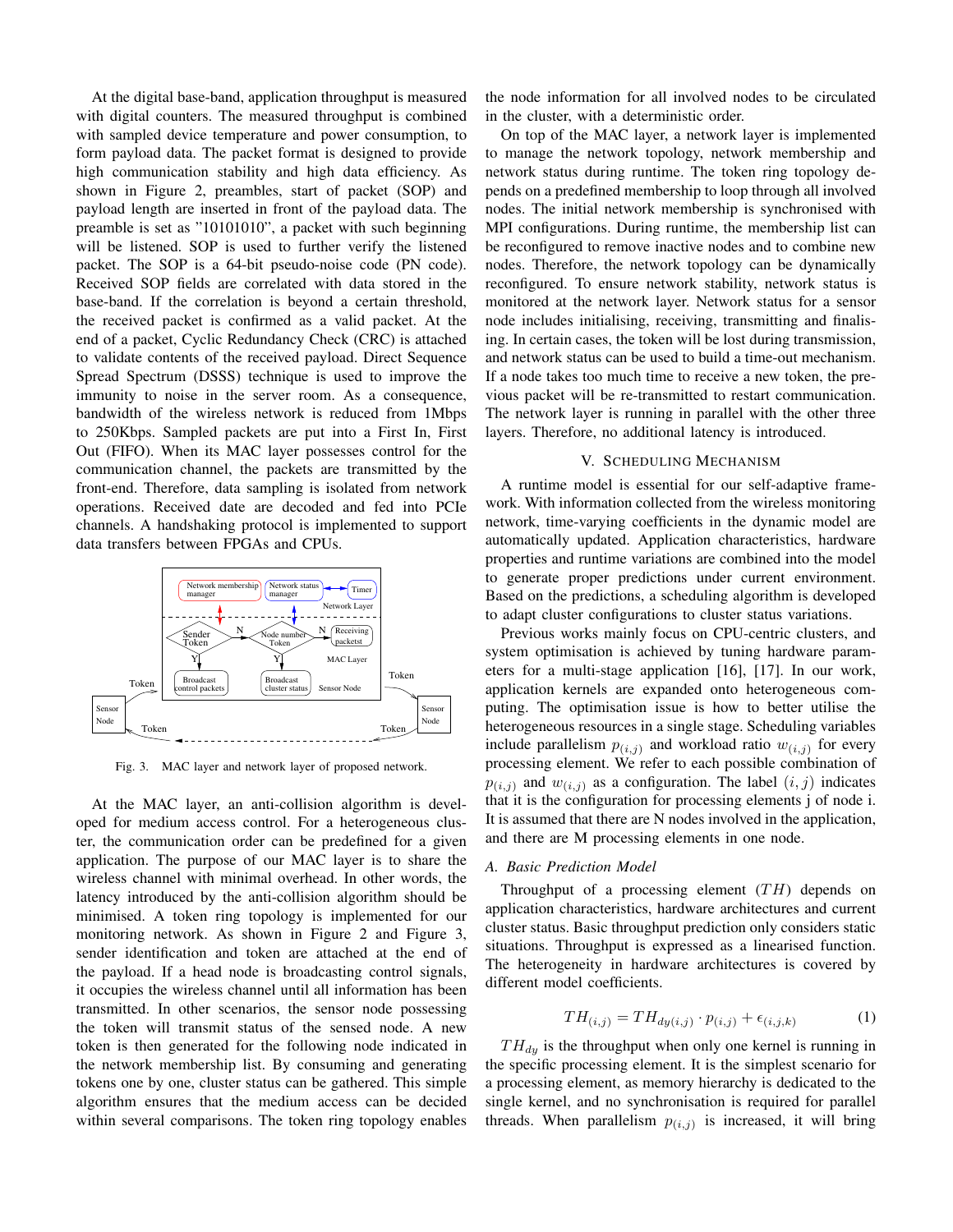overhead to protect data consistency and to share memory bandwidth. The overhead is modelled as  $\epsilon_{(i,j,k)}$ . The  $\epsilon_{(i,j,k)}$ is modified for different parallelism, with  $k$  indicating current parallelism. Power consumption  $P_{(i,j)}$  is modelled with similar strategy.  $P_{dy(i,j)}$  stands for dynamic power consumption of a single kernel, and  $\eta_{(i,j,k)}$  covers non-linear factors for power consumption.

$$
P_{(i,j)} = P_{dy(i,j)} \cdot p_{ij} + \eta_{(i,j,k)} \tag{2}
$$

Temperature is previously modelled with thermal flow at circuit level [19], [20]. In our model, the temperature problem is investigated at system level, with temperature affected by power dissipation and cooling systems. The temperature is presented as sum of initial temperature, temperature increase due to power dissipation and temperature decrease due to cooling systems.  $P_{ov(i,j)}$  presents overall power consumption of a node. Static power consumption  $P_{st(i,j)}$  is measured at initialisation phase of applications. The coefficients are assumed to be static in the basic model.

$$
T_{(i,j)} = T_{ini} + T_{di(i,j)} \cdot P_{ov} + T_{co(i,j)}
$$
(3)

$$
P_{ov(i,j)} = P_{st(i,j)} + P_{ij(i,j)}
$$
\n(4)

The static model is trained by running applications on an isolated prototype machine. Single kernel design is executed first to measure linear coefficients. All other possible configurations are mapped onto corresponding processing elements to calculate the non-linear factors.

# *B. Runtime Model Extensions*

For a static model, model coefficients are assumed to be constant. Networking and computing resources distributed to the application are considered as stable. In practice, the heterogeneous cluster is shared by multiple applications. It is impossible for cluster environment to satisfy such assumptions. The static model can provide an appropriate cluster configuration initially. During runtime, the simplified functions will introduce errors in predictions, limiting cluster performance.

For throughput and power consumption, a runtime coefficients  $\alpha$  is introduced to cover impacts of resource sharing. It is updated according to errors between predicted values and measured values. In the heterogeneous cluster, an application is divided into Map and Reduce phase [21]. Reduce time means the time consumed by reducing intermediate results in parallel PEs into final results. Variations in communication channel status are reflected by updating the reduce time.

$$
TH_{(i,j)} = (TH_{dy(i,j)} \cdot p_{(i,j)} + \epsilon_{(i,j,k)}) \cdot \alpha_{(i,j)} \tag{5}
$$

Temperature coefficients are non-linear in the time dimension. The time-varying factors are combined into our model by updating the model coefficients dynamically.  $T_{di}$  and  $T_{co}$ adapt themselves to approximate to the actual temperature curve. Within a time step, measured temperature and power consumption are processed to update  $T_{di}$ .  $T_{co}$  is calculated during the reduce phase. The coefficients are averaged for predictions in the following time step.

$$
T_{(i,j,t)} = T_{ini} + T_{di(i,j,t)} \cdot P_{ov} + T_{co(i,j,t)}
$$
(6)

$$
T_{di(i,j,t)} = \beta_{(i,j,t)} \cdot t_{map} \tag{7}
$$

$$
T_{co(i,j,t)} = \gamma_{(i,j,t)} \cdot t \tag{8}
$$

# *C. Model Constraints*

With the dynamic model, cluster status can be predicted under complex cluster environment. Constraints for model parameters are necessary for making reasonable predictions. Maximum parallelism for a processing element is limited by available hardware resources. The scheduled parallelism and workload ratio should be in certain range to ensure correct configuration. Sum of the workload ratio  $w$  must be 1 for appropriate data distribution.

$$
\begin{cases}\n p_{max} \ge p_{(i,j)} \ge 0 & \forall (i,j) \in \{ (1,1) \dots (M,N) \} \\
1 \ge w_{(i,j)} \ge 0 & \forall (i,j) \in \{ (1,1) \dots (M,N) \}\n\end{cases}\n\tag{9}
$$

$$
1 = \sum_{i=1}^{M} \sum_{j=1}^{N} w_{(i,j)}
$$
 (10)

For parallel computing, execution time of distributed workload should be synchronised to eliminate cluster bottlenecks. Computation time of a specific processing element can be easily calculated. Memory access time  $t_m$  refers to time for data transfers between host memory banks and local memory banks. Execution time of cluster can be divided into execution time for Map phase  $t_{map}$  and execution time for reduce phase  $t_{red}$ . At cluster level, MPI\_Barrier is used to protect data consistency, thus ensuring equality of reduce time  $t_{red}$ . Since  $t_m$  and  $t_{red}$  are measured during runtime, for a given parallelism  $p_{(i,j)}$ , the computation time  $t_c$  and the corresponding workload ratio  $w_{(i,j)}$  can be calculated as:

$$
f(w_{(i,j)}, t_c) = \begin{cases} \frac{w_{ij}}{TH_{ij}} + t_{m_{(i,j)}} &= t_i \\ \sum_{i=1}^M \sum_{j=1}^N w_{(i,j)} &= 1 \end{cases}
$$
 (11)

By synchronising the execution time, the number of scheduling variables is reduced to one.

With the calculated  $t_c$  and  $w_{(i,j)}$ , for a given parallelism  $p_{(i,j)}$ , throughput, power consumption and temperature of a processing element can be properly estimated. Peak temperature of every processing element should be limited to an acceptable level.

$$
T_{(i,j)} \le T_{max\_ij} \qquad : \forall (i,j) \in \{(1,1)...(M,N)\} \tag{12}
$$

#### *D. Scheduling Algorithm*

To utilise the predicted information, a scheduling algorithm is required to pick the optimal cluster configuration for the next time step. At cluster level, cluster power consumption  $P$  can be accumulated from power consumption for involved processing elements. Overall throughput is expressed as the reciprocal of predicted cluster execution time  $t$ , as overall workload is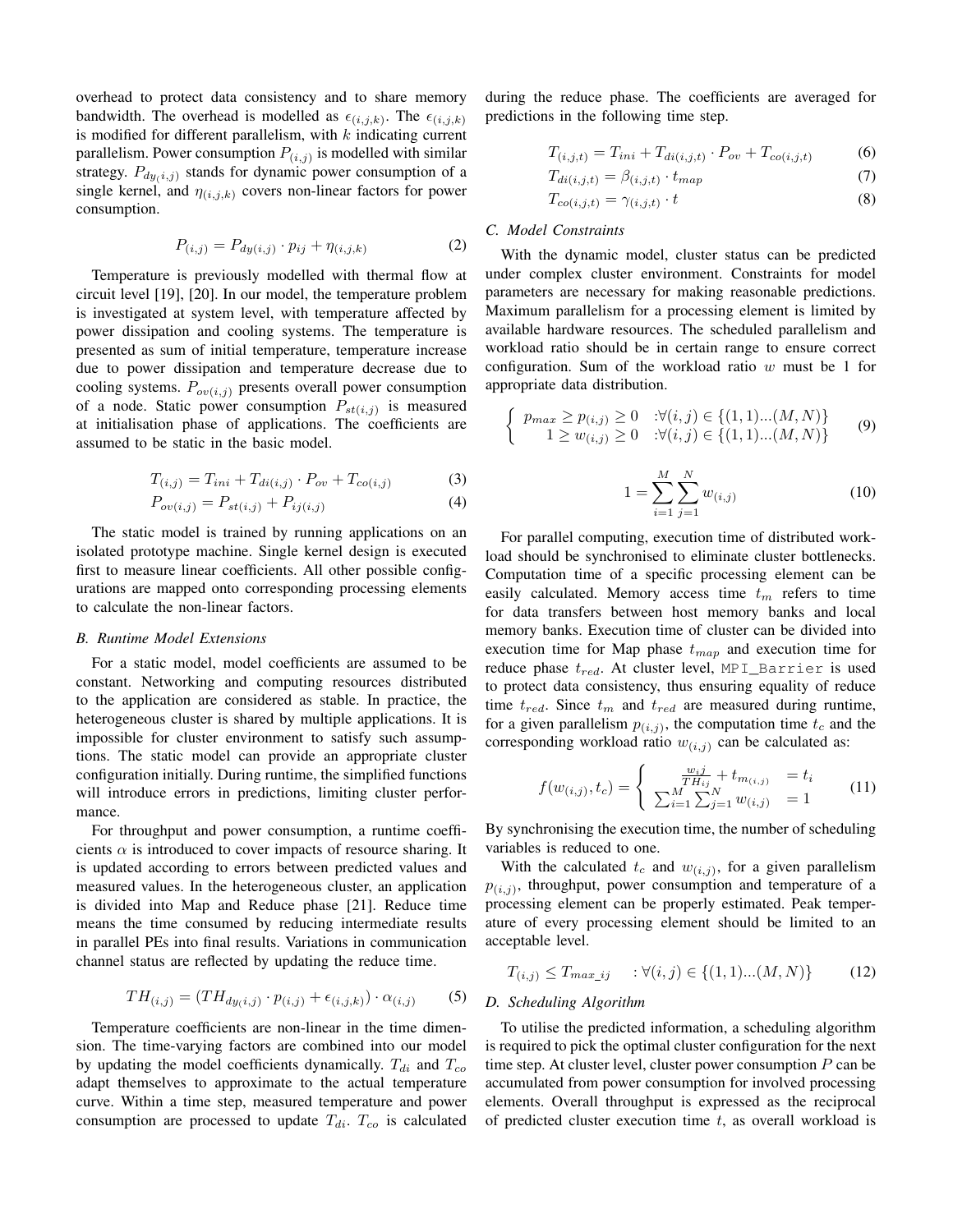normalised to 1. Cluster power efficiency  $E$  is expressed with the ratio between  $TH$  and  $P$ .

$$
TH = \frac{\sum_{i=1}^{M} \sum_{j=1}^{N} w_{(i,j)}}{t} = \frac{1}{t}
$$
 (13)

$$
P = \sum_{i=1}^{M} \sum_{j=1}^{N} P_{ij} \quad : i \in \{1...M\} \quad (14)
$$

The scheduler is running in main thread under the MPI platform, its scheduling algorithm is shown in Algorithm 1. The time step in current model is set to be one application iteration. When heterogeneous processing elements are working on distributed workload, sensed data are collected into the application layer. Monitored cluster status is processed in parallel with high performance applications. Events such as device overheating, resource sharing and network saturation are expressed as varying runtime coefficients. The scheduler learns cluster status from the updated model. Achievable computational capacity for each processing element is limited by temperature constraints. By scheduling with runtime predictions and model constraints, the proposed framework adapt itself to stay at the optimal level. The objective of our scheduling algorithm is maximum power efficiency.

| <b>Algorithm 1</b> Scheduling Algorithm. |                                                                                    |  |  |  |
|------------------------------------------|------------------------------------------------------------------------------------|--|--|--|
|                                          | 1: for $i = 1 \rightarrow N$ do                                                    |  |  |  |
| 2:                                       | for $j = 1 \rightarrow M$ do                                                       |  |  |  |
| 3:                                       | $\alpha_{(i,j)} \leftarrow TH(p(i,j), w(i,j), t_{c(i,j)});$                        |  |  |  |
| 4:                                       | $T_{di(i,j)} \leftarrow T(T_{(i,j)}, T_{ini(i,j)}, p(i,j), P_{st(i,j)}, t_{map});$ |  |  |  |
| 5:                                       | $T_{co(i,j)} \leftarrow T(T_{(i,j)}, T_{ini(i,j)}, t_{red});$                      |  |  |  |
| 6:                                       | $p_{max} \leftarrow T(T_{max}, T_{ini}, T_{diss});$                                |  |  |  |
| 7:                                       | end for                                                                            |  |  |  |
|                                          | 8: end for                                                                         |  |  |  |
|                                          | 9: for $i = 1 \rightarrow N$ do                                                    |  |  |  |
| 10:                                      | for $i = 1 \rightarrow M$ do                                                       |  |  |  |
| 11:                                      | for $k = 1 \rightarrow p_{max}$ do                                                 |  |  |  |
| 12:                                      | $(t_c, w) \Leftarrow f(w, t);$                                                     |  |  |  |
| 13:                                      | Estimate $TH, P, E$ ;                                                              |  |  |  |
| 14:                                      | Pick up $E_{max}$ .                                                                |  |  |  |
|                                          | end for<br>15:                                                                     |  |  |  |
|                                          | $16:$ end for                                                                      |  |  |  |
|                                          | $17:$ end for                                                                      |  |  |  |

#### VI. RESULTS

The proposed framework is evaluated in this section. A high performance application is developed under the self-adaptive framework. Additional hardware resources, power consumption and execution time are measured as framework overhead. Bandwidth efficiency, stability and scalability of the wireless monitoring network are compared with its wired counterpart. Finally, cluster performance is measured to evaluate efficiency of the self-adaptive framework.

TABLE II N-BODY FPGA IMPLEMENTATION RESULTS.

| resource    | non-adaptive | self-adaptive | difference    |
|-------------|--------------|---------------|---------------|
| LUT         | 93862(45\%)  | 94818(45\%)   | $956(0.46\%)$ |
| FF          | 115822(55\%) | 117773(56\%)  | 1951 (0.94\%) |
| <b>DSP</b>  | 180(93%)     | 180(93%)      | $0(0\%)$      |
| <b>BRAM</b> | 101(31%)     | 103(32%)      | $2(0.6\%)$    |

# *A. Benchmark and Experiment Environment*

N-Body simulation is commonly used to study interactions between objects with gravitation. The simulation is an iterative process where the 3D position and velocity vectors are updated after combining the total force acting on every individual particle. N-body simulation is highly parallel. It is developed under the proposed framework to evaluate its efficiency. Maximum parallelism for CPUs, GPUs and FPGAs are 4, 10 and 10, respectively. The CPU designs are compiled using ICC with -fast and -O3 flags, linked against OpenMP and OpenMPI libraries for intra-node and inter-node communication. The GPU implementation is developed under CUDA environment. The hardware designs are captured with VHDL descriptions, running at 200MHz. The dynamic power consumption for a full-speed design running in a heterogeneous node is 175.68W.

# *B. Framework Overhead*

Integrating the self-adaptive facilities into high performance applications will inevitably introduce overhead. In our framework, the overhead includes power consumed by sensor frontends, hardware resources used by network drivers, and additional time spent on scheduling.

Supported by power modules within heterogeneous nodes, sensor front-ends consume extra power for sensing and circulating cluster information. For a 3.3V voltage supply, the front-end runs with 0.04A current when transmitting data, and with 0.01A current when receiving data. Maximum power consumption for a sensor front-end is 0.132W. This is negligible when compared with power consumption of a node.

The number of data-paths implemented in a FPGA chip is limited by available DSP blocks. The wireless network driver is customised to avoid resource conflicts. From Table II, we can see that the network driver consumes no DSP block and less than 1% of other resources. As the network driver is implemented as isolated module, the operating frequency of the high performance application is not affected.

The scheduling algorithm is running in serial with computational intensive kernels. Scalability of proposed scheduler determines the number of nodes accommodated in the framework. The scheduler execution time is shown in Figure 4. It can be seen that the scheduler overhead scales linearly. If maximum time consumed by the scheduler is set to be 10ms, many nodes can be supported by our framework.

# *C. Network Performance*

The performance of broadcasting cluster status either through the wireless network or through MPI over Ethernet is measured. We compare bandwidth efficiency, network stability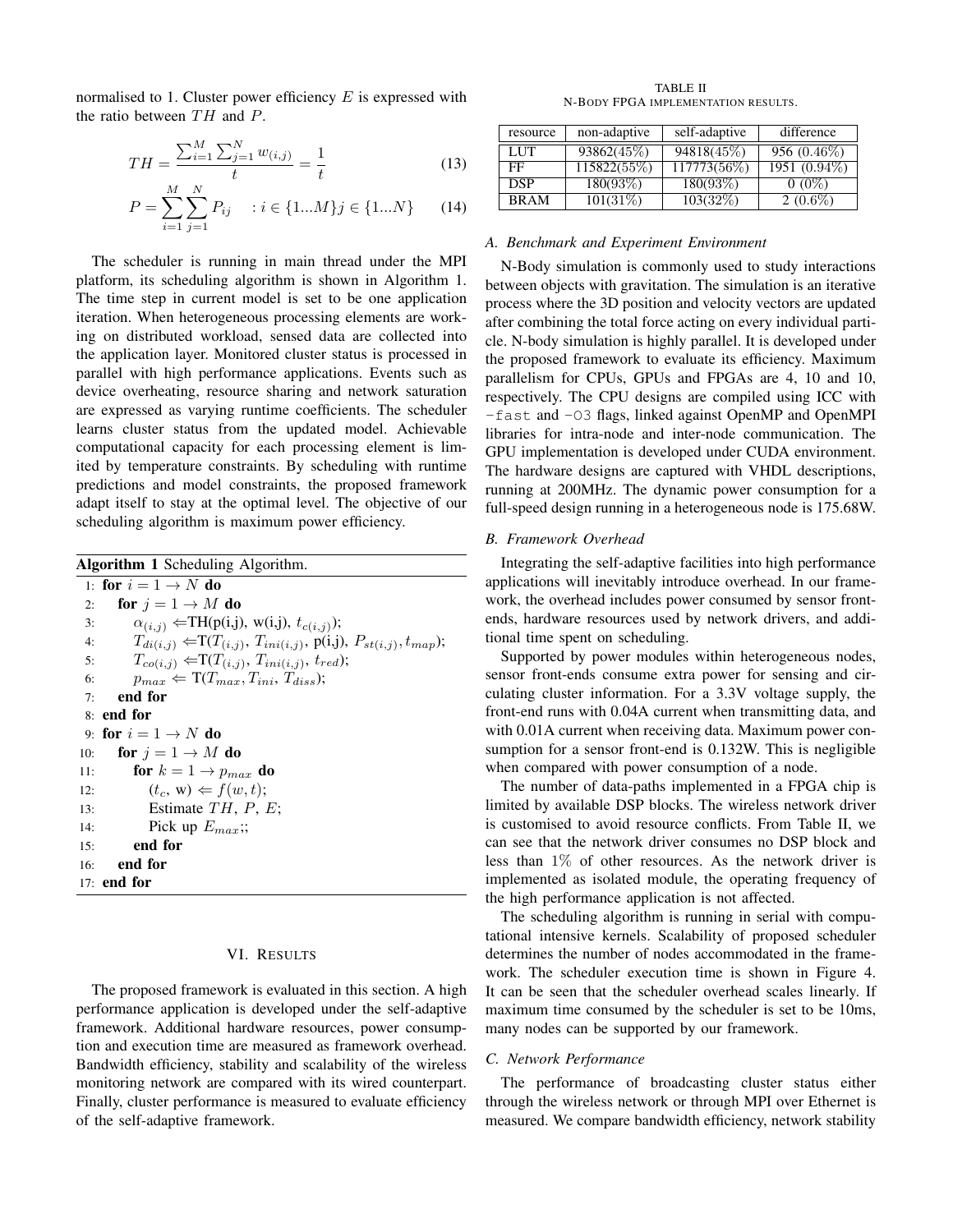

Fig. 4. Scheduler scalability.



Fig. 5. Network performance.

and network scalability, when up to 8 nodes are involved. In the Ethernet-based MPI implementation, the synchronous MPI\_Allgather model is used. The experiment results are presented in Figure 5.

While Ethernet is running at Gbps level, its network performance is limited by the overhead for packet formats and protocol stacks. The wired network outperforms the wireless network by 5 times, when there are 8 nodes in the cluster. Given the huge difference in available bandwidth, the wireless network shows better efficiency for broadcasting packets with small payload.

In practice, the monitoring network and high performance applications are running in the heterogeneous cluster simultaneously. Therefore, in the second scenario, the network operations are integrated into high performance applications. Driven by hardware, the wireless network runs in parallel with applications, its network performance is not affected. The MPI network operations generate computational workload in CPUs. The conflicts in computational resources dramatically decrease the performance of Ethernet. With only 250Kbps bandwidth, the wireless implementation outperforms the wired network, when more than 4 nodes are involved in the application. It is reasonable to expect the speed-up will keep increasing when cluster size further scales, as the computational workload generated by network operations is proportional to cluster size.

In both scenarios, the communication time for broadcasting data through the wireless channel scales linearly, while the scalability of Ethernet over MPI depends on processor status. Therefore, the efficient, light-weight and scalable wireless monitoring network is suitable for our approach.

# *D. Cluster Performance*

Finally, we investigate the cluster performance under the proposed framework. To evaluate the self-adaptive design, cluster performance for a static design is also measured. In the static implementation, parallel devices run with full speed, and workload is distributed according to their throughput measured off-line. Figure 6 shows the execution time of both static and self-adaptive designs, under varying cluster status. Cluster execution time of the static design only reaches optimal level at several application iterations, when cluster status satisfies assumptions of the static design. The self-adaptive design, on the other hand, automatically adapt itself for cluster status variations. Predications from the runtime model ensure that the high performance application can stay at the optimal level for current cluster status. Therefore, the proposed framework can better utilise the available computational capacity of heterogeneous processing elements.



Fig. 6. Cluster execution time variations.

Figure 7 summarises cluster execution time, power efficiency and energy efficiency. The static implementation is used as a reference design. During runtime, the self-adaptive applications are dynamically reconfigured to stay at the optimal level. It can be seen that the cluster reaches maximum throughput and maximum power efficiency at different configurations. Compared with the self-adaptive implementation aiming at maximum throughput, the design staying at optimal power efficiency level reduces cluster throughput by 28%. After scheduling under the self-adaptive framework, the cluster power efficiency and the cluster energy efficiency are increased by 15.7 times and 16.3 times, respectively.

While cluster configurations are scheduled to improve cluster performance, cluster stability is also increased. Under the self-adaptive framework, computational capacity of processing